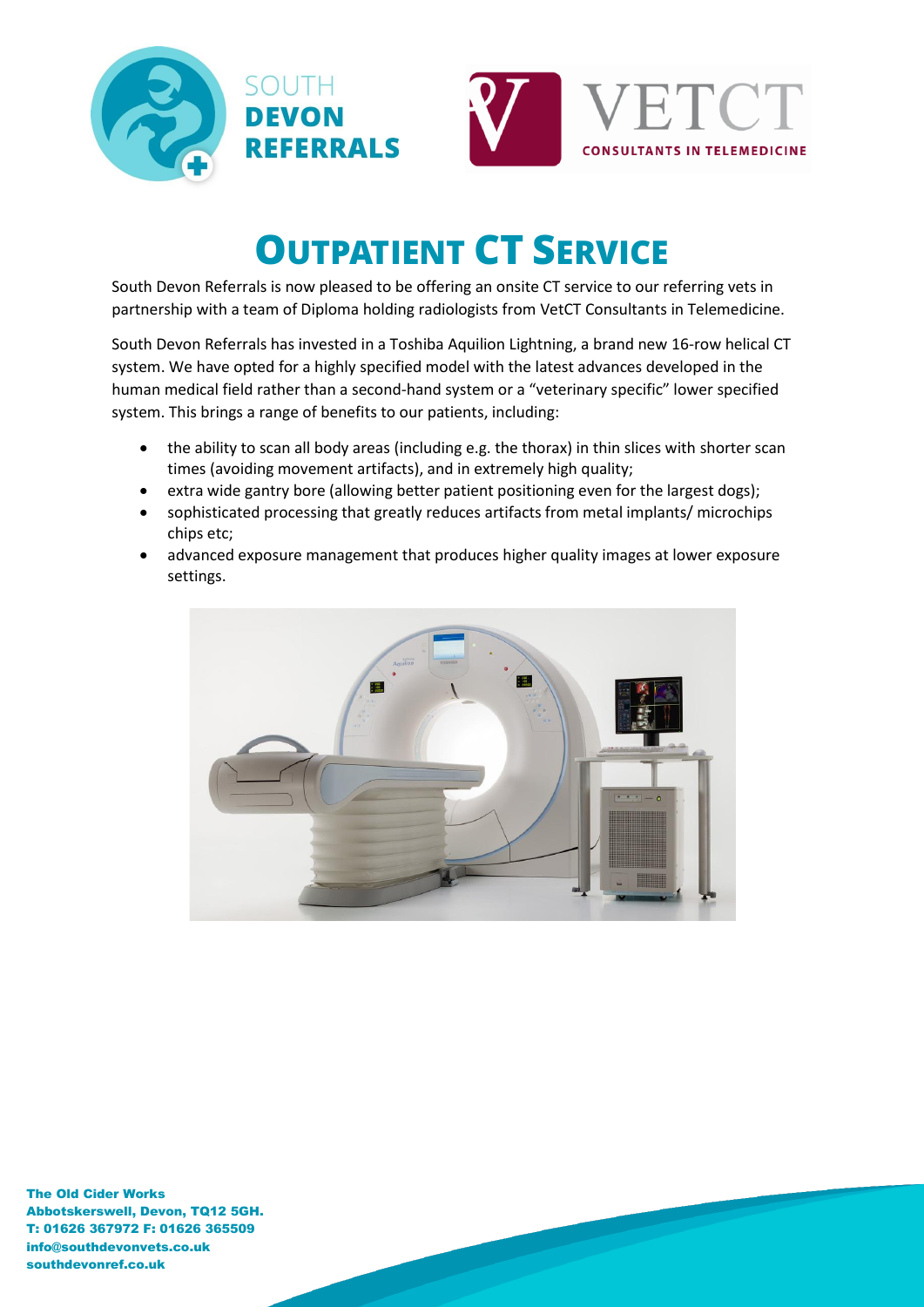## **How to refer a case for outpatient CT**

The following information is for non-urgent cases (i.e. where patients are clinically stable), where an outpatient CT is requested. For urgent cases, please phone South Devon Referrals to discuss prior to referral: we are usually able to arrange same day or next day slots for urgent cases, with reports delivered within 4-6 hours.

- Once a potential case for CT scanning is identified, please complete the CT request form on our website (www.southdevonref.co.uk)
- Diploma holding radiologists from VetCT are on hand if required to confirm that CT is appropriate and provide suggested protocols.
- The referring clinician should discuss the scanning procedure and expected outcomes with the owner before referral.
- South Devon Referrals will arrange a convenient appointment time with the owner directly.
- The patient should taken to its appointment by the owner. The patient will be admitted by nursing staff and a consent form will be completed.
- South Devon Referrals vets will review the clinical history, perform a pre-anaesthetic assessment, anaesthetise/sedate patient and complete the CT scan. The patient leaves South Devon Referrals when considered clinically suitable / convenient for owner.
- South Devon Referrals will send the images to VetCT radiologist. A copy of the original scan is provided to the referring practice on optical disc (CD or DVD).
- Reports are provided to South Devon Referrals and yourselves, according to the schedule selected at the time of referral (routine, priority, urgent). Reports are sent via email and are also available on the VetCT online platform. Images can also be obtained (DICOM format) from the online platform.
- The referring vet should explain the results to the owner and can contact reporting VetCT radiologist for additional support and advice as required. If the patient is referred to another practice then both the images and the report can be promptly forwarded as required.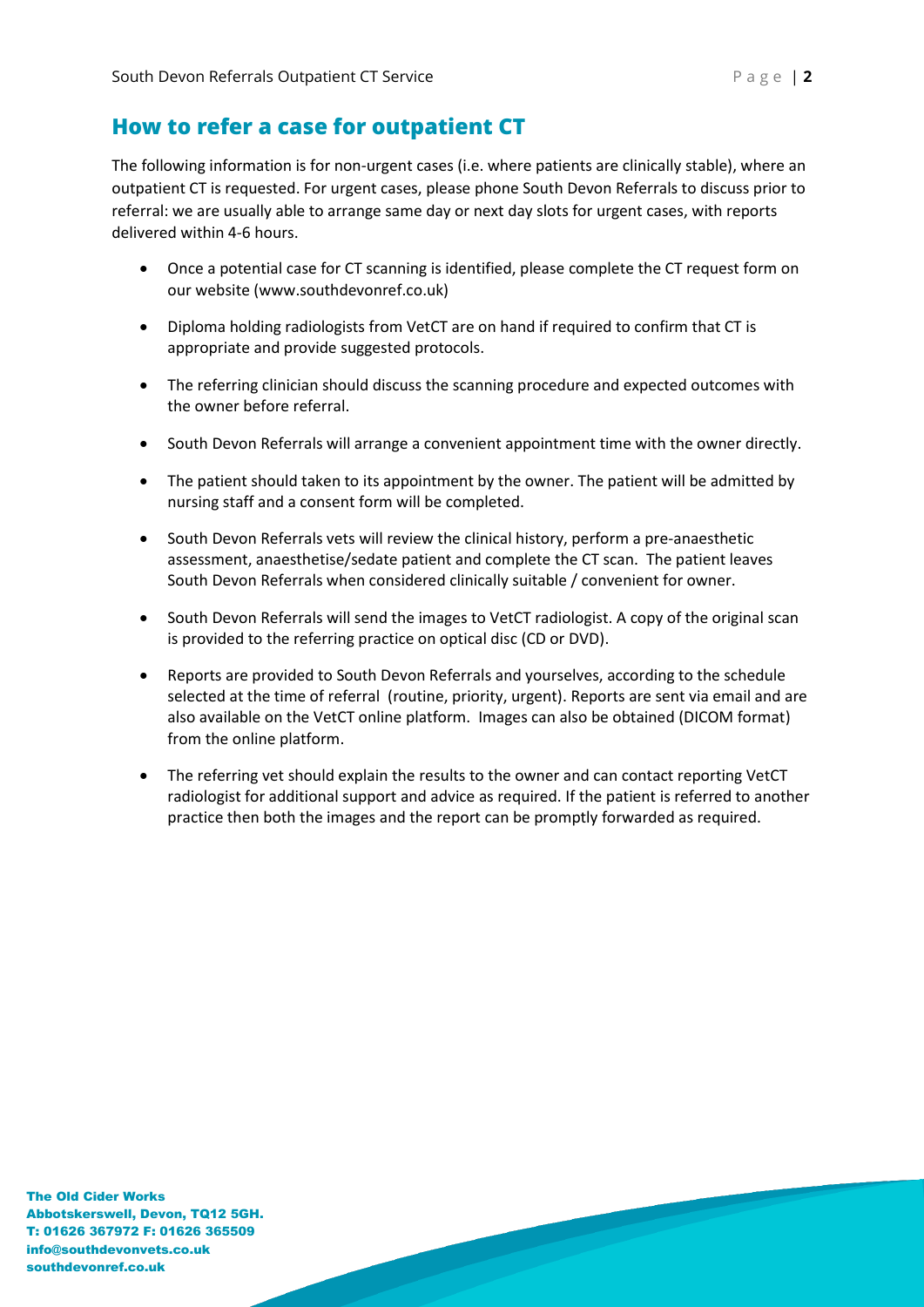## **Patient selection**

Patients will be scanned on an outpatient basis and therefore must be clinically stable and suitable for transport to and from South Devon Referrals and anaesthesia/sedation. Clinically unstable patients should not be considered for outpatient CT imaging unless ambulance transportation, constant veterinary supervision and access to hospital facilities can be provided: please always discuss directly with South Devon Referrals clinician before referring.

CT can be extremely helpful in the diagnosis and evaluation of certain clinical conditions. A list of suggested clinical indications is attached to assist in case selection. In addition, a Diploma-holding Specialist Radiologist can help make sure that CT is appropriate.

There are some situations where outpatient CT is not appropriate. In particular, please complete the safety section of the request form carefully. If you are uncertain of which body area requires imaging and require a specialist to localise the condition (eg. neurolocalisation), then it may be appropriate to consider full referral of the case.

## **Contrast media**

Contrast media is often used in CT scanning. Again, these are not suitable for all patients and the owner should be made aware of the associated risks. Please complete the safety section of the request form and read the advice carefully.

## **Patient preparation**

- Patients to be starved for 12 hours prior to admission if 6+ months or older
- Patients to be starved for 6 hours prior to admission if between 3 months and 6 months old
- Patients can have access to water up to 2 hours before admission
- I/v access will be required for all patients

## **Responsibility for the patient**

The patient remains under the care of the primary referring vet, but will temporarily become the responsibility of the South Devon Referrals vet performing anaesthesia/sedation at the scanning site during preparation, the imaging procedure and recovery.

## **Expectations**

Each CT examination will be followed up with a full report by the next working day after that scanning appointment. The report is written by a Diploma holding Specialist Radiologist from VetCT Consultants in Telemedicine [\(http://www.vet-ct.com\)](http://www.vet-ct.com/). Please contact VetCT for a sample report. The report will include pertinent images and differential diagnoses.

In many cases CT can give clear and very full answers as to the pathology present, but it should be noted (and the client should be warned) that imaging may not be definitive or may even be normal. Any further intervention after imaging remains the responsibility of the primary referring vet.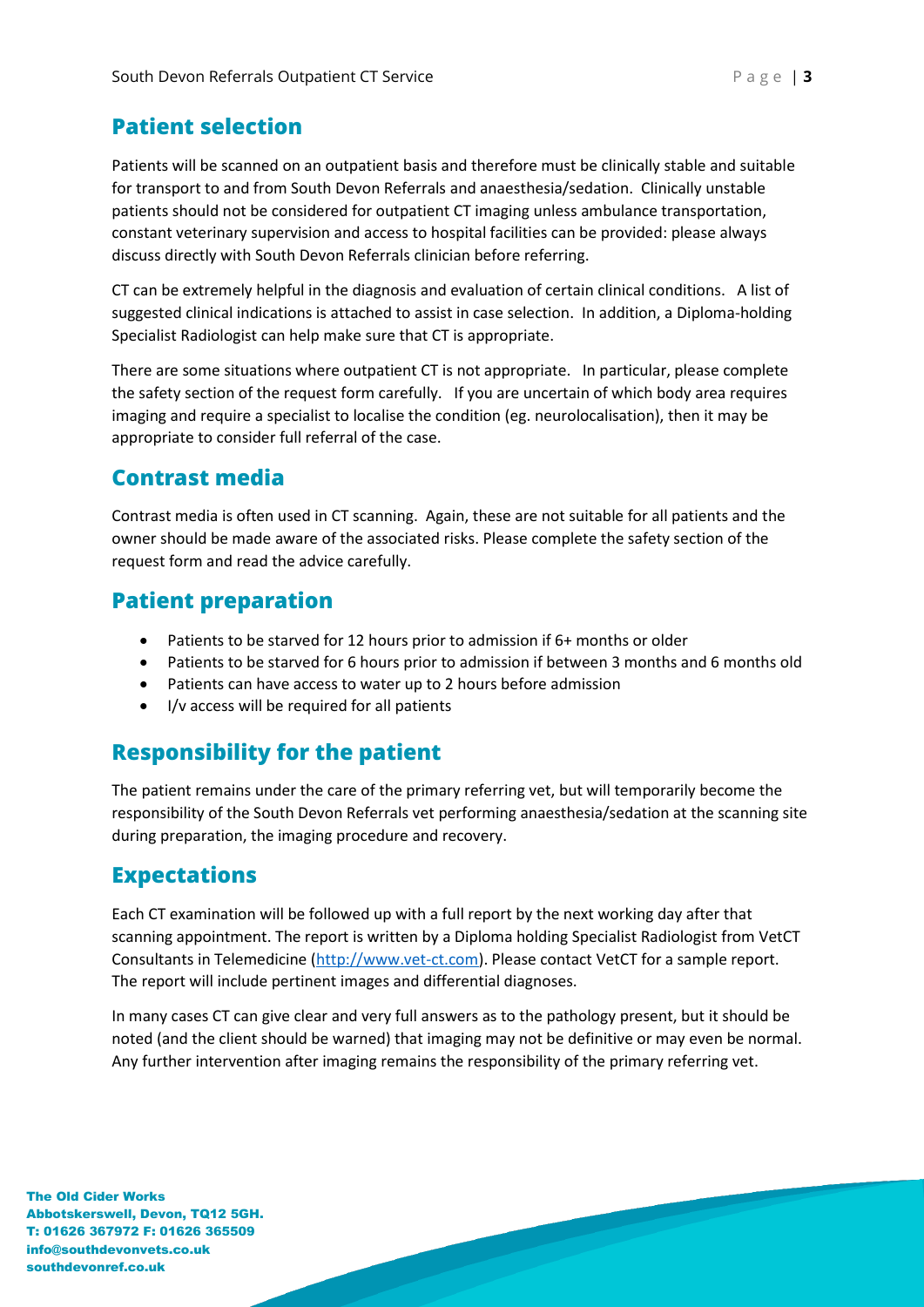## **Owner discussion (notes for the referring vet practice)**

It is suggested that you cover the following points:

- 1. **CT scanning** is widely used in veterinary patients and is generally very safe. CT does involve exposure to ionizing radiation (like X-rays) and carries associated risks. Access to the patient is also limited during the scan but they will be monitored remotely by the South Devon Referrals team. Some CT scans can be performed under sedation (depending on the body area and the clinical status of the patient), but anaesthesia is often required to ensure high quality scans. Refer to the patient preparation details.
- 2. **Contrast media may be used for CT***.* These carry a low risk of adverse reaction (such as anaphylaxis) and are contra-indicated in patients with renal disease.
- 3. **IV access will be required.** The patient will therefore be clipped accordingly (usually catheters are placed in the cephalic vein).
- 4. **Issues associated with patient transport and recovery**
- 5. **Expectations** from the CT examination (see above)
- 6. **Costs**